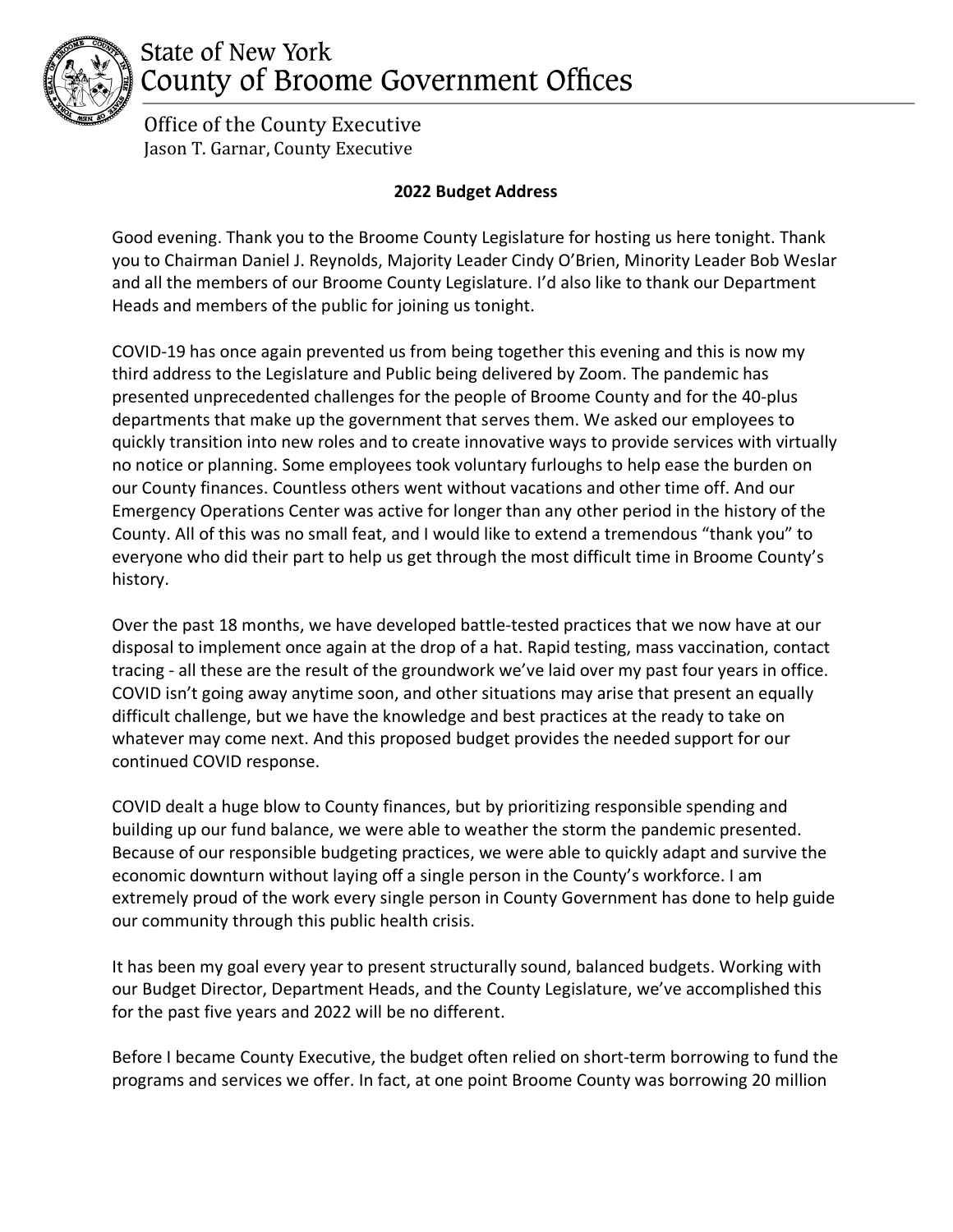dollars a year just to pay its bills. These tax anticipation notes increased our debt burden and cost taxpayers thousands of dollars each year in interest payments.

I would like to note that before I took office the County Legislature had already begun the difficult work of reducing that number each year. Last year we were able to work together to lower that number to 7 million.

And for the 2022 budget, I'm happy to announce to you this evening that due to the hard work we have done with the County Legislature, we have completely eliminated short-term borrowing while still providing - and in fact adding to - the services County residents have come to know and expect.

And I am excited and proud to share with you tonight that the 2022 Broome County Budget proposes the fourth-consecutive tax cut for County residents. Given the impact COVID had on County finances, it would have been very easy to pass the buck on to taxpayers. But we recognize that the pandemic has been extremely difficult on household budgets; the last thing we want families to have to worry about is paying even more in property taxes.

So just think-in the last four years, we have cut taxes every year, increased our fund balance by millions of dollars, and completely eliminated short term borrowing.

Again, none of this would have been possible without the cooperation of the County Legislature, and I'd like to thank Chairman Reynolds and all of the County legislators for the good working relationship that has allowed us to meet these financial goals.

My administration has worked hard to make Broome County a place that both residents and visitors can be proud of and in 2022 we will continue to prioritize quality of life issues here.

We have more than 300 miles of roads, 108 bridges, more than 50 watersheds, and a number of buildings that we maintain. Road by road, and bridge by bridge, we are rebuilding Broome County - and in 2021 we completed more miles of roadways in one year than ever before. My budget funds a new Deputy Commissioner of Public Works, a position that has not been funded in years, that will allow our DPW to fix even more of our infrastructure than ever before.

This work also requires a strong partnership with our Planning Department. This budget includes funding for a new position in Planning that will help us modernize our infrastructure. By attracting and implementing untapped grant funds, this position will help develop community projects fit for the 21st Century. The more state and federal grants we can leverage means the more we can invest in our community without raising taxes.

Clean streets are important to the people who call Broome County home. We are renewing our commitment to creating a clean and beautiful community by making enhancements to our Department of Solid Waste Management. I'm proposing an increase to tipping fees to help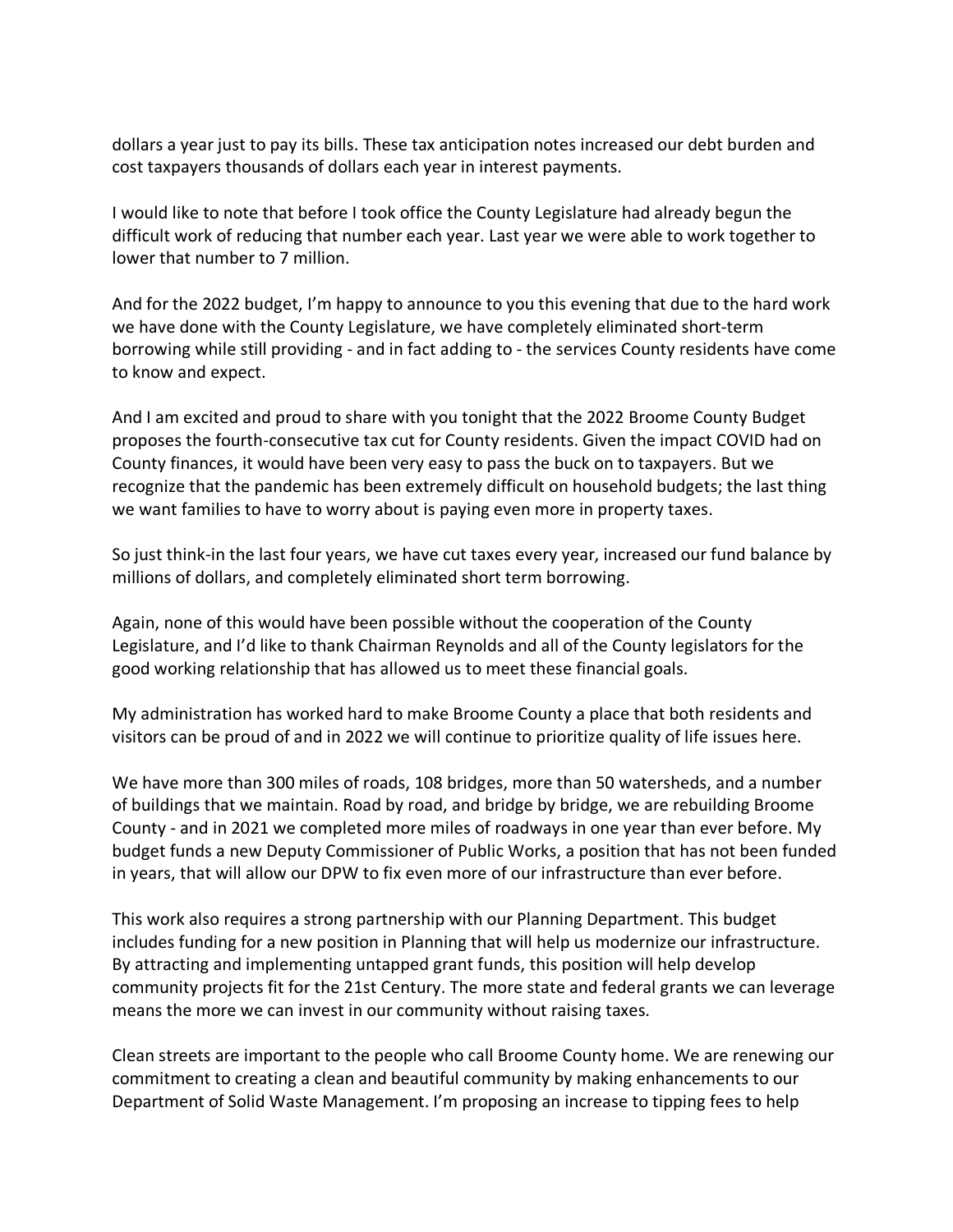offset rising costs at our Landfill including plans to increase capacity and required increases in salaries and retirement. Even with this proposed increase, Broome County will STILL have one of the LOWEST tipping fees in New York State.

AND we will also be adding a number of initiatives to help make Broome County the most beautiful community in New York State. Additional municipal cleanup days and electronic recycling collection events will allow residents to get rid of trash, old TVs and computers, and other items piling up in their houses FOR FREE. A new graffiti removal truck will allow us to make buildings and properties throughout the community like new again. We plan to purchase tools and supplies that can be transported around Broome County for residents to use, free of charge, to clean up their neighborhoods. And we will create a new program that will hire young people during their summer break to clean and improve our parks, streets, and other public places.

We also will once again invest DIRECTLY in our neighborhoods by funding another round of Small Community Grants, a program that has put more than half a million dollars into projects in our towns, villages, and small non-profits. These grants have helped small communities throughout Broome County improve parks and libraries, and support emergency responders, youth, and our seniors.

Investments in public safety are also important to a vibrant community. Our new communications network will come online soon, increasing radio coverage and allowing our first responders to respond faster than ever, making every single person in Broome County safer by increasing radio coverage and response time.

With school back in session, our mission to keep students safe continues. In its short time in existence, the School Bus Stop Arm Camera program has been extremely successful, and we are looking to expand it into other counties, making Broome County a leader in traffic safety in New York State. As this program grows, I am proposing to combine it with another public safety initiative, the STOP DWI program. Both directly impact the safety of our streets by targeting unsafe drivers and the two programs naturally go hand-in-hand. Combining these programs will make them more efficient and effective.

For the men and women who have served to protect our Country and way of life, we will continue doing all we can to give back to them in their lives as civilians. After COVID-related setbacks, our Veterans facility is moving forward and we will be soon announcing the new location for this tremendous resource center which will also include a housing component for homeless vets. In 2022, our Veterans Fund will once again support a number of great programs and initiatives. In the past, we've used funding to send former service members to Washington DC on the Twin Tiers Honor Flight and connected disabled veterans with service dogs by providing needed funding to the Stand With Me organization. I am also proposing to fund a new full-time position in our Veterans Services office to help better serve the men and women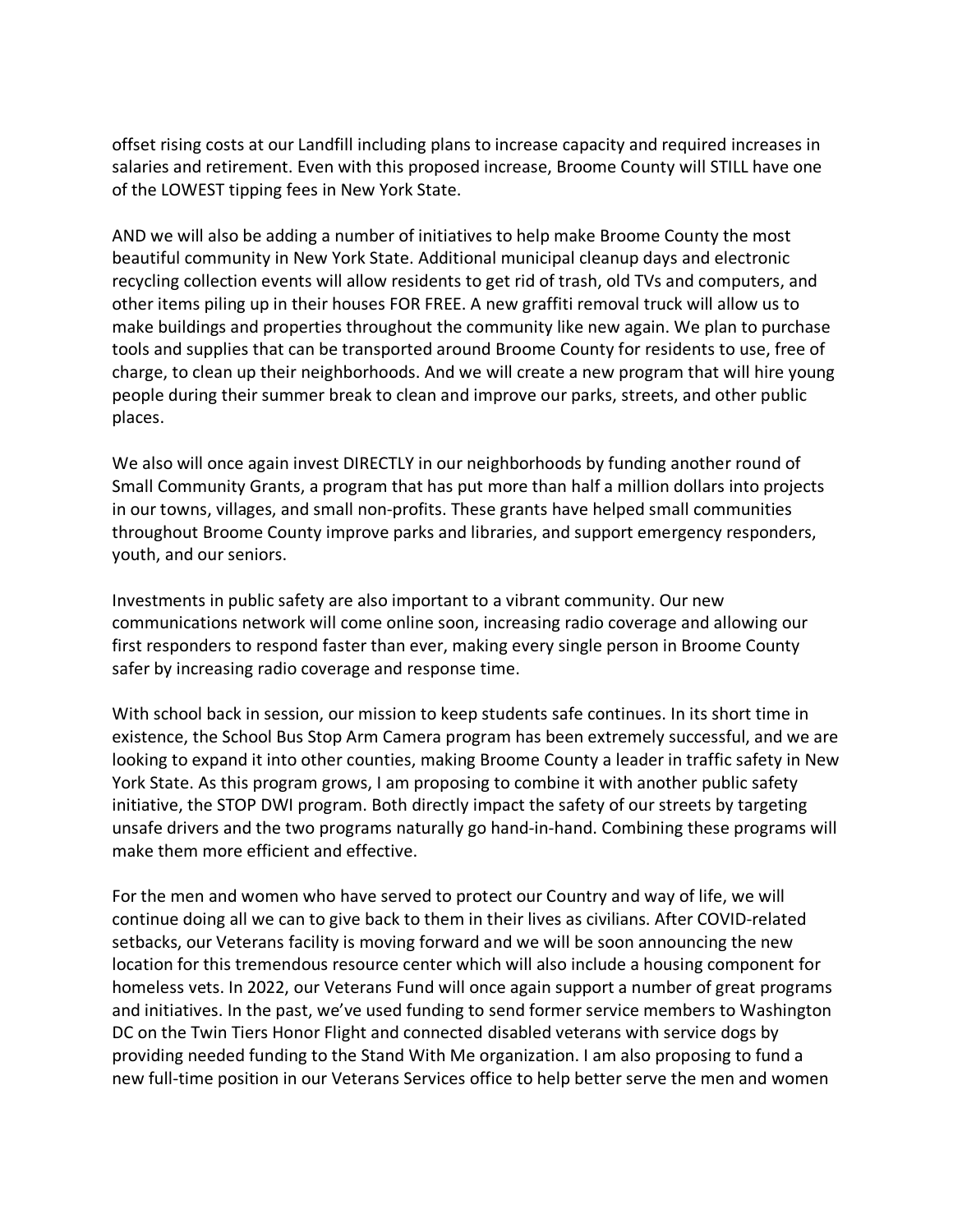who served on our behalf. Maintaining a quality of life that also honors and respects their service is of the utmost importance and we renew that commitment in the upcoming year.

The past year and a half has been difficult for everyone and has highlighted the need for more mental health services for people of all ages. I am proposing a \$100,000 pilot program that will bring mental health education to some of our youngest students, teaching it in a way that is fun and impactful. Through this program, our Mental Health Department will purchase books that promote mental wellness, as well as teach children how to effectively reach out for help from a trusted adult. It's never too early to start talking about mental health and this program will help reach children at an age where it can set the tone for the rest of their lives.

We continue to modernize operations at BC Transit, creating more efficient service. This year, we secured a grant to purchase six all-electric buses from BAE Systems, right here in Endicott. This investment in our fleet will support the great manufacturing work being done in our community, promote the development of clean energy, and save money on the cost of fuel.

Encouraging new businesses to invest in Broome County and bring jobs to our community is an ongoing commitment. 2021 brought announcements of companies like Amazon and FedEx expanding their operations here. Additionally, local businesses have reinvested and committed to growing in Broome County, like National Pipe and Plastics with its new corporate headquarters in Western Broome. We have also made critical investments to reinvent the Oakdale Mall and ensure that this property will once again be an anchor of economic activity in the heart of the County. In 2022, we will build on these investments to further revitalize our economy and work closely with Broome-Tioga Workforce to ensure that workers have the training they need and employers have qualified candidates to choose from.

Housing plays a critical role in the stabilization of our economy and entire community. Residents are moving into the Endicott Square affordable housing project in the newly renovated Henry B. Endicott school, we have invested in another affordable housing project through SEPP on Washington Avenue, and renovations at the Victory Building in Johnson City are underway as part of a new housing development there.

Additionally, our Land Bank continues to remove blight and create new opportunities for homeownership and economic development. Thank you to Jess at the Land Bank who has helped guide this important work. And to further help address housing issues, we are expanding our Housing Casework program within the Department of Social Services that began in 2021 which has been successful in assisting many individuals and families find and sustain stable housing.

To attract and retain young professionals and families, we need to continue enhancing activities here so people know this community is a destination with plenty of things to do. We have some of the most beautiful parks in New York State and we plan to make needed improvements to them: a fully accessible playground is coming to Dorchester Park; upgrades are being made at BAGSAI to attract more softball tournaments that will help fill our restaurants and hotels; and